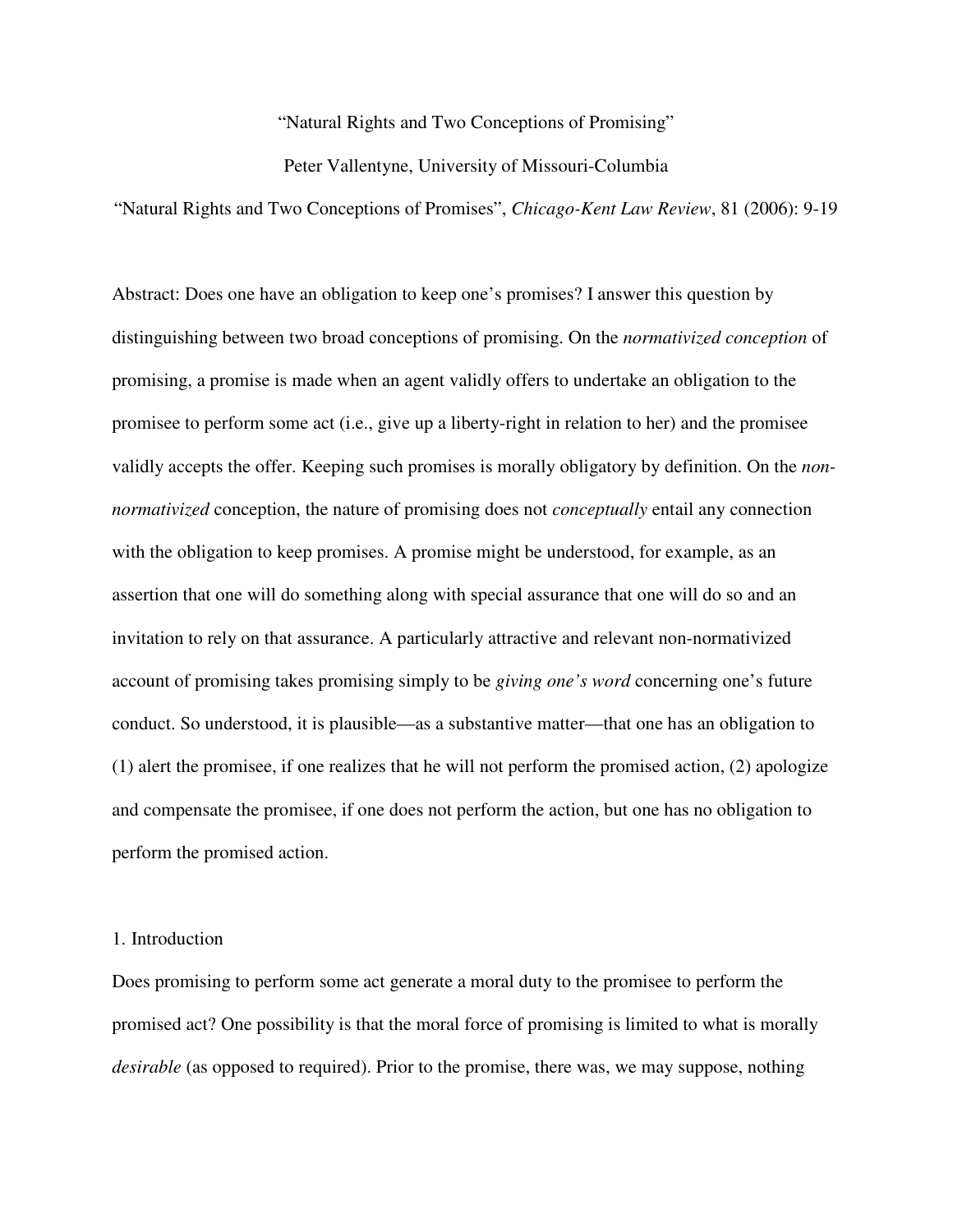morally problematic about my failing to meet you at the theater. Once I promise to meet you there, however, I would not be acting virtuously if I were not to do so. This is surely correct, but it also seems grossly inadequate as an account of the moral force of promising. Breaking a promise, most of us think, is typically wrong and not merely non-virtuous.

 Another possibility is that promising generates an *impersonal* duty on the part of the promisor to keep her promise. The duty is impersonal in the sense that it is owed to no one. It is wrong to break a promise, but no one has a right that one keep one's promise. This comes much closer to capturing the common-sense moral force of promises, but it still seems inadequate. When, under normal circumstances, I fail to show up at the theater after promising you to do so, I wrong you. It is not—or at least not merely—an impersonal wrong. I owe you an apology and compensation.

In what follows, I shall examine the question of whether promising generates a duty to the promisee to perform the promised act. Throughout, I shall understand permissibility, obligation, duties, rights, etc. in their pro tanto (all else being equal) sense. We shall thus be concerned with the question of whether there is at least a pro tanto duty owed to the promisee to keep promises. More specifically, we shall focus on the question of whether there is a (pro tanto) *natural moral right* to have promises made to one kept. I shall thus not be concerned with social practice (institutional) accounts of the obligation to keep promises (according to which there is such an obligation when one participates in the right way in certain social practices) $1$  nor with instrumental accounts (e.g., rule contractarian or rule utilitarian accounts)<sup>2</sup>.

I shall distinguish two broad conceptions of promising and explore their very different implications concerning the status of the requirement to keep one's promises.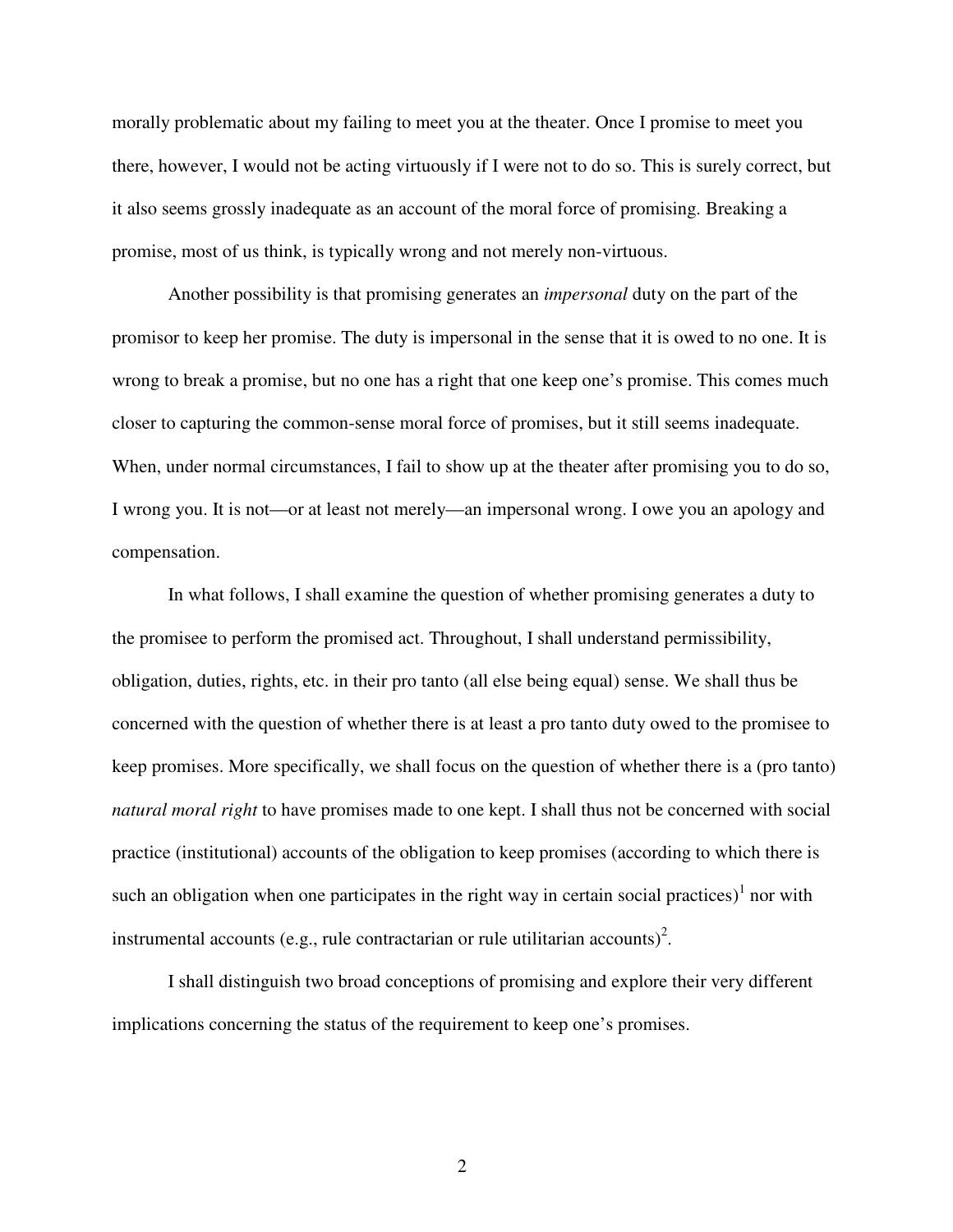## 2. The Normativized Conception of Promising

I shall distinguish between normativized and non-normativized conceptions of promising. On the *non-normativized conception*—which we will explore more fully in the next section—the nature of promising does not conceptually entail any connection with the obligation to keep promises. A promise might be understood, for example, as an assertion that one will do something along with special assurance that one will do so and an invitation to rely on that assurance. It may, as a matter of fact, be wrong to break promises so understood, but such wrongness is not built into the concept of promising on this conception. Promising on this view is like killing, which is also a non-normativized concept. Even if one believes that killing is always wrong, this is not part of the concept of killing.

 On the *normativized conception* of promising, on the other hand, the wrongness of breaking a promise is part of the concept of promising in roughly the same way that the wrongness of murder is part of the concept of murder understood as wrongful intentional killing. More specifically, a promise is made, on the normativized conception, when an agent validly offers to undertake an obligation to the promisee to perform some act (i.e., give up a liberty-right in relation to her) and the promisee validly accepts the offer. Here are some sample statements of normativized conceptions:

I take it that promising is, by definition, an act of placing oneself under an obligation.<sup>3</sup> (Searle 1964, p. 45)

According to the second [the obligation conception of a promise], promises are expressions of intentions to undertake obligations. $4 \dots$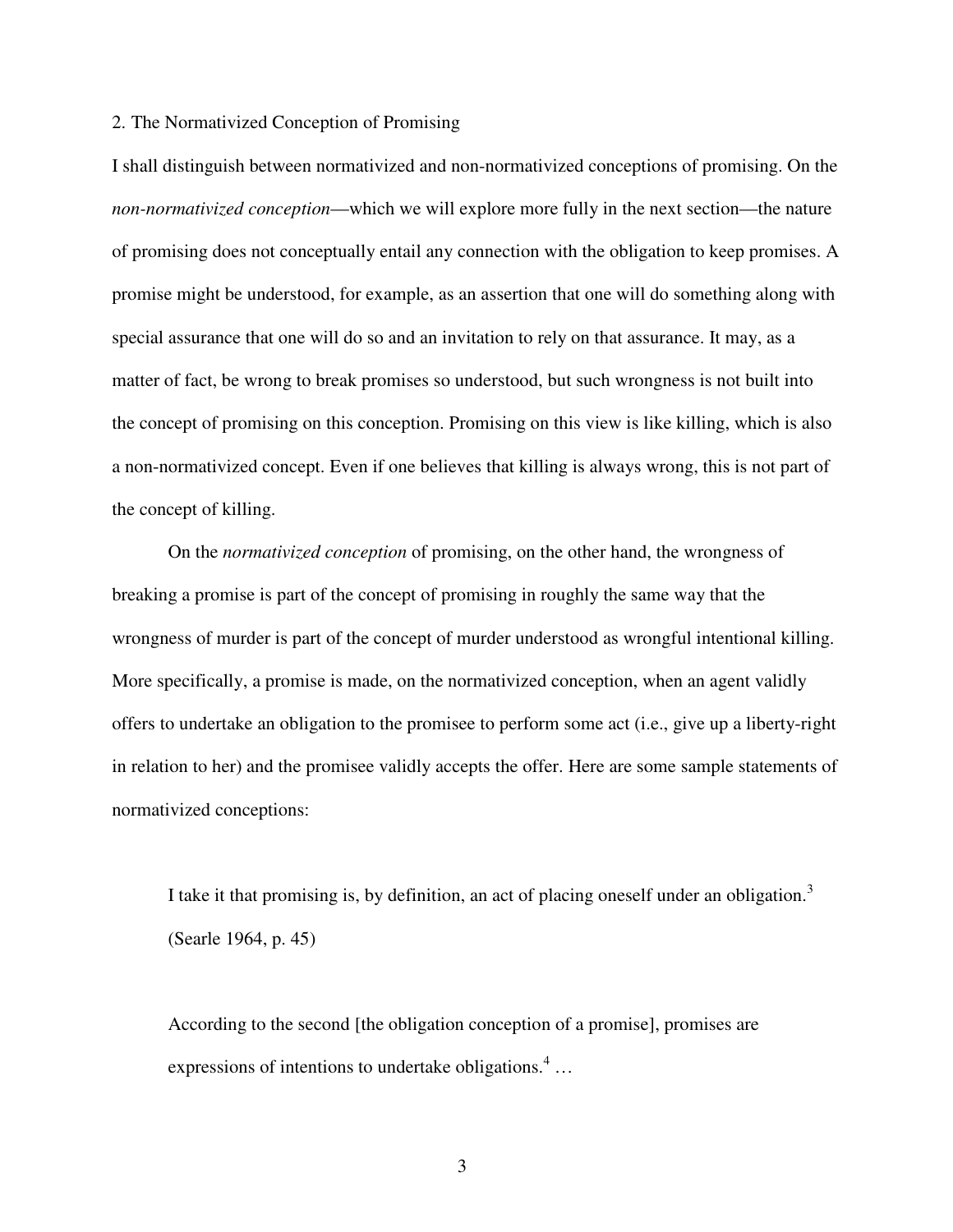To promise is, on this conception, to communicate an intention to undertake by the very act of communication an obligation to perform a certain action.<sup>5</sup>

Normative Power View: Promising is the exercise of the power to effect a normative requirement that one carry out a course of conduct by communicating one's intention to undertake, by that very act of communication, an obligation so to act.<sup>6</sup>

Word-Giving Thesis: If Y gives her word that a certain proposition is true [e.g., promises that she will do something], then X thereby acquires a claim against Y to its being true. ... Assertion Thesis: Y gives X his or her word that a proposition is true if and only if Y asserts the proposition to  $X$ , and (i) in so doing,  $Y$  is inviting  $X$  to rely on its truth, and  $(ii)$  X receives and accepts the invitation (there is uptake).  $\dots$ 

There is nothing deeper that either needs or can be said about how word-givings generally and promisings in particular generate claims. Their moral force lies in their generating claims; and the fact that they do generate claims is explained by the fact that issuing an invitation is offering to bind oneself; so that when the invitation is accepted, the offer is accepted, and one therefore *is* bound.<sup>7</sup>

The normativized conception of promising is a family of views. One dimension of variation concerns the normative perspective from which the obligation applies. The two main possibilities of interest here are morality and the law. The *moralized* version holds that a promising is validly offering to undertake a *moral* obligation to the promisee to perform some act, which the promisee validly accepts. The *legalized* version holds that promising is validly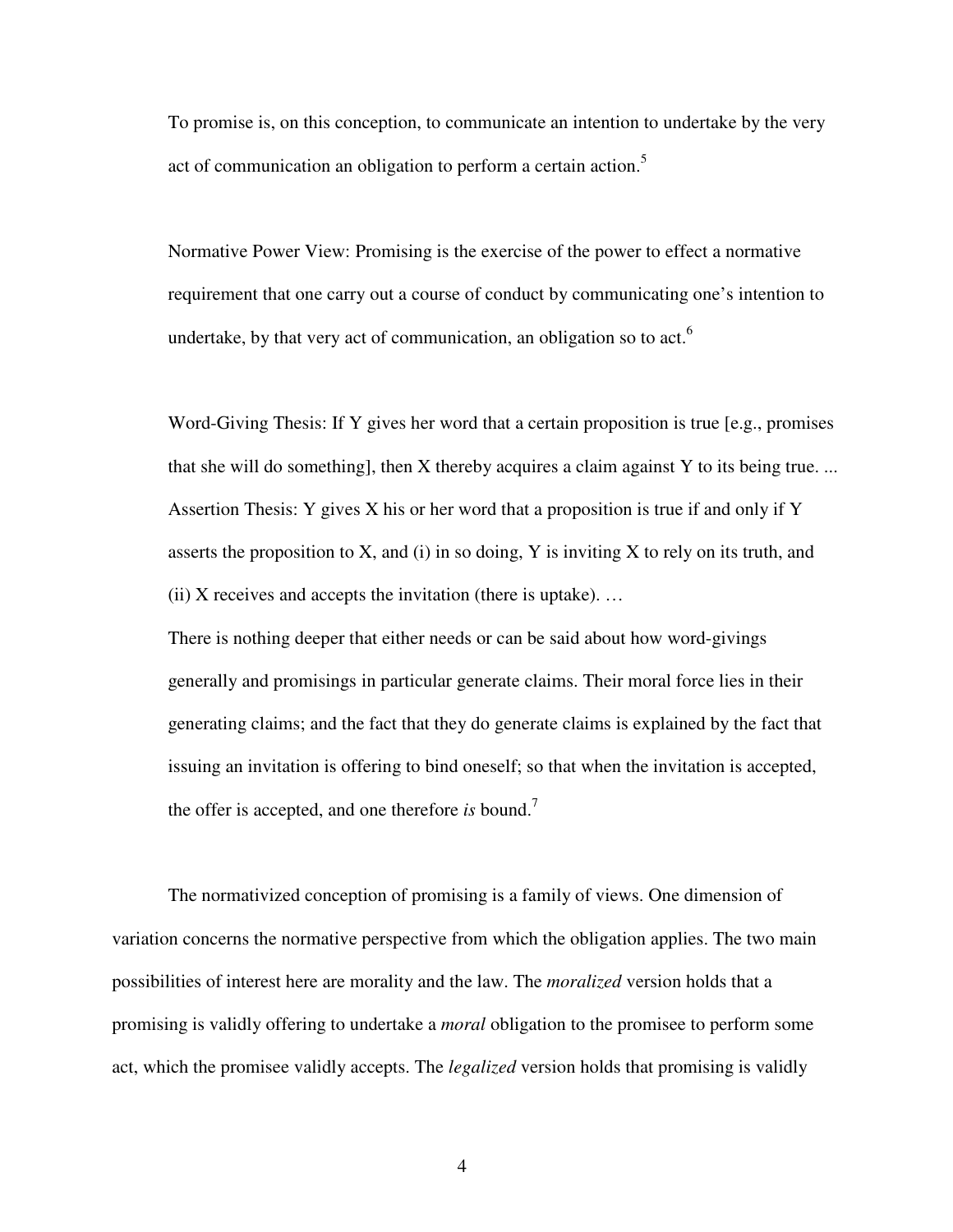offering to undertake a legal obligation, which is validly accepted by the promisee. The legalized version is of interest if the purpose is to give an account of legally binding contracts understood as exchanges of promises. Here, however, I am concerned with the moral obligation to keep promises and hence I shall focus on the moralized version.<sup>8</sup>

On the moralized conception, there is no mystery about how promising generates a moral obligation to the promisee. It is simply part of the meaning of "promising" so understood that it generates such an obligation. It is, however, an open question whether anyone has ever made a promise! The answer depends on whether anyone ever placed herself under an obligation in the specified manner. Promising, on this conception, requires that a valid offer be made and this requires that:

- 1. one is at moral liberty with respect to the promisee to perform the promised act;
- 2. one has the moral power—by giving valid consent—to relinquish that liberty and give someone a claim-right against one that one perform that act;
- 3. one gives consent;
- 4. the conditions under which the consent is given (e.g. freely and informedly) make the consent valid.

Moreover, promising requires that the offer be validly accepted and this requires that:

- 5. one has the moral power to acquire a claim-right against the promisor that she perform that act by giving valid consent to a valid offer;
- 6. one gives consent;
- 7. the conditions under which the consent is given (e.g. freely and informedly) were valid.

If any of these conditions fails, then a moralized promise has not been made, and no obligation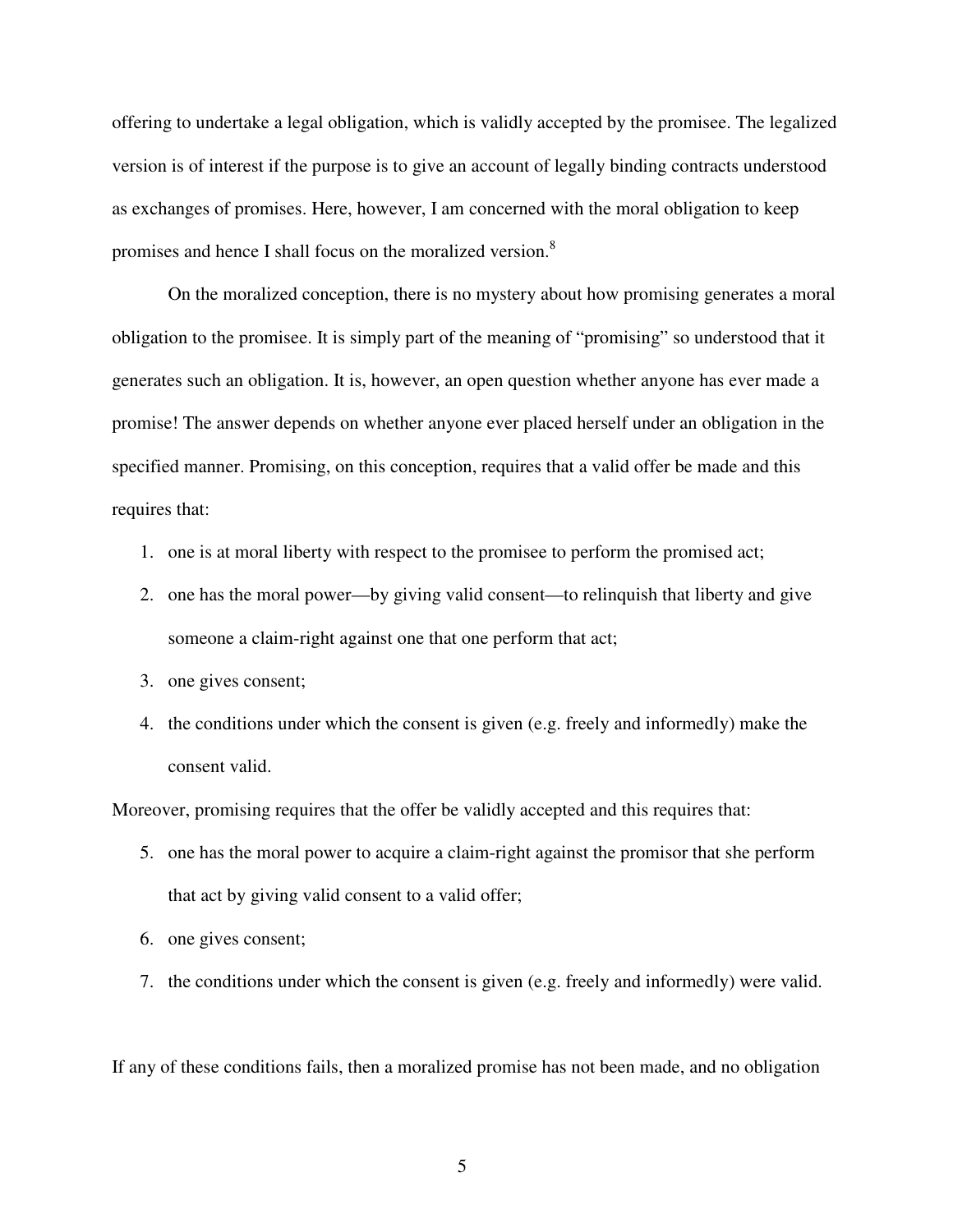has been generated. If individuals do not have the right kinds of rights (the liberties and powers above) or do not exercise them under the right conditions, then there are no promises; there are only purported promises.<sup>9</sup>

 The moralized conception of promising is very different from the common-sense notion. Still, it's a legitimate notion, and it's perfectly acceptable to ask whether promising so understood generates an obligation to the promisee. The answer, we have seen, is that by definition it does.

I believe that individuals have certain natural rights, and that these include the rights of *full self-ownership* and the *powers* to acquire rights over others by consensual transfer. If this is so, then there often are moralized promisings and these generate obligations to the promisee. Full self-ownership is simply a special case of full private ownership. Full private ownership of an object consists roughly of a full set of the following ownership rights: (1) *control rights* over the use of the object—both the *liberty-right* to use and the *security-right* against others using without one's permission, (2) *rights to compensation* if someone uses the object without one's permission, (3) *enforcement rights* (to prevent the violation of these rights or to extract compensation owed for past violation), (4) *rights to transfer* these rights to others (by sale, rental, gift, or loan), and (5) *immunity to the non-consensual loss* of any of the rights of ownership.<sup>10</sup> For the present purposes, the (control) security-rights, the rights to compensation, and the enforcement rights can be ignored. What matters for the promising issue is that an agent have: (1) the (control) liberty-right to perform the promised action, (2) the right (power) to transfer that right to someone else (thereby losing the liberty-right not to perform it and giving the other person a claim-right to its performance), and (3) a reasonably robust immunity to the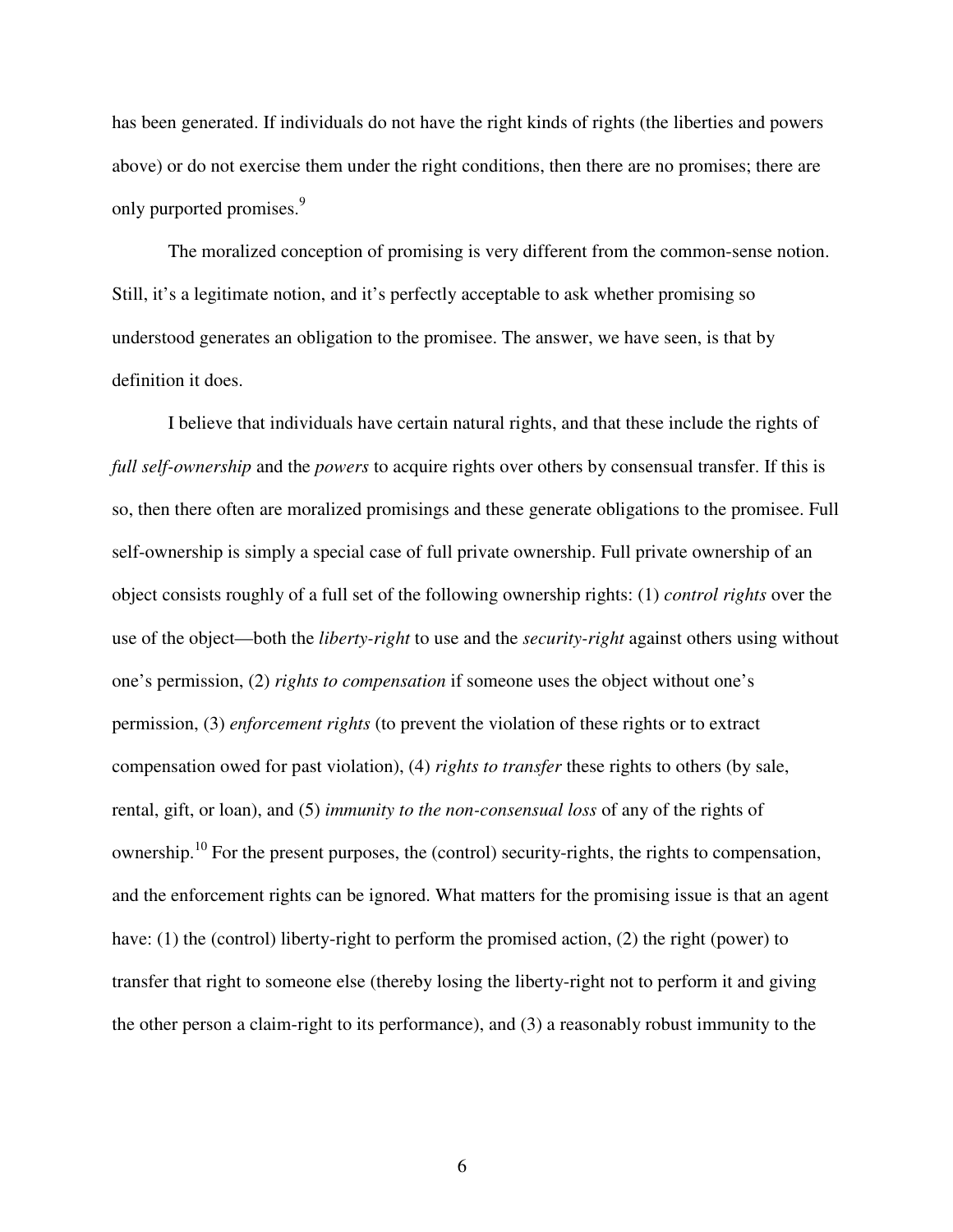non-consensual loss of these rights (so that agents typically have the previous two rights if they have not consensually transferred them away).

Obviously, even this weak form of self-ownership would be controversial if it were advocated (as I would) as an all-things-considered view. Here, however, we are only concerned with pro tanto moral obligations, and hence we only need these self-ownership rights to be pro tanto rights. Of course, some might object to them even in the pro tanto form, but most, I think, would accept them in this form. In any case, I shall not attempt her to defend the view. The important point is that, if full self-ownership and the power to acquire rights by transfers are granted, and one assumes (as seems plausible) that the rights of transfer are often exercised under valid conditions (e.g., freely and informedly), it follows that moralized promises are often made. From that, it follows immediately that individuals often acquire moral obligations to perform their promised acts.

In short, if full self-ownership is granted, then it is clear that typically individuals owe an obligation to their promisees to keep their moralized promises. Let us now consider the nonnormativized conception of promising, which is, I believe, much closer to the common-sense view.

## 3. The Non-Normativized Conception of Promising

On the non-normativized conception of promising, the fact that a promise was made does not conceptually entail anything about obligations of any sort—and nothing about moral obligations in particular. There may be a valid moral principle that entails that promisors sometimes, or even always, have a moral obligation to keep their promises, but any such obligation does not follow from the mere fact that a promise was made. It also requires that some related moral principle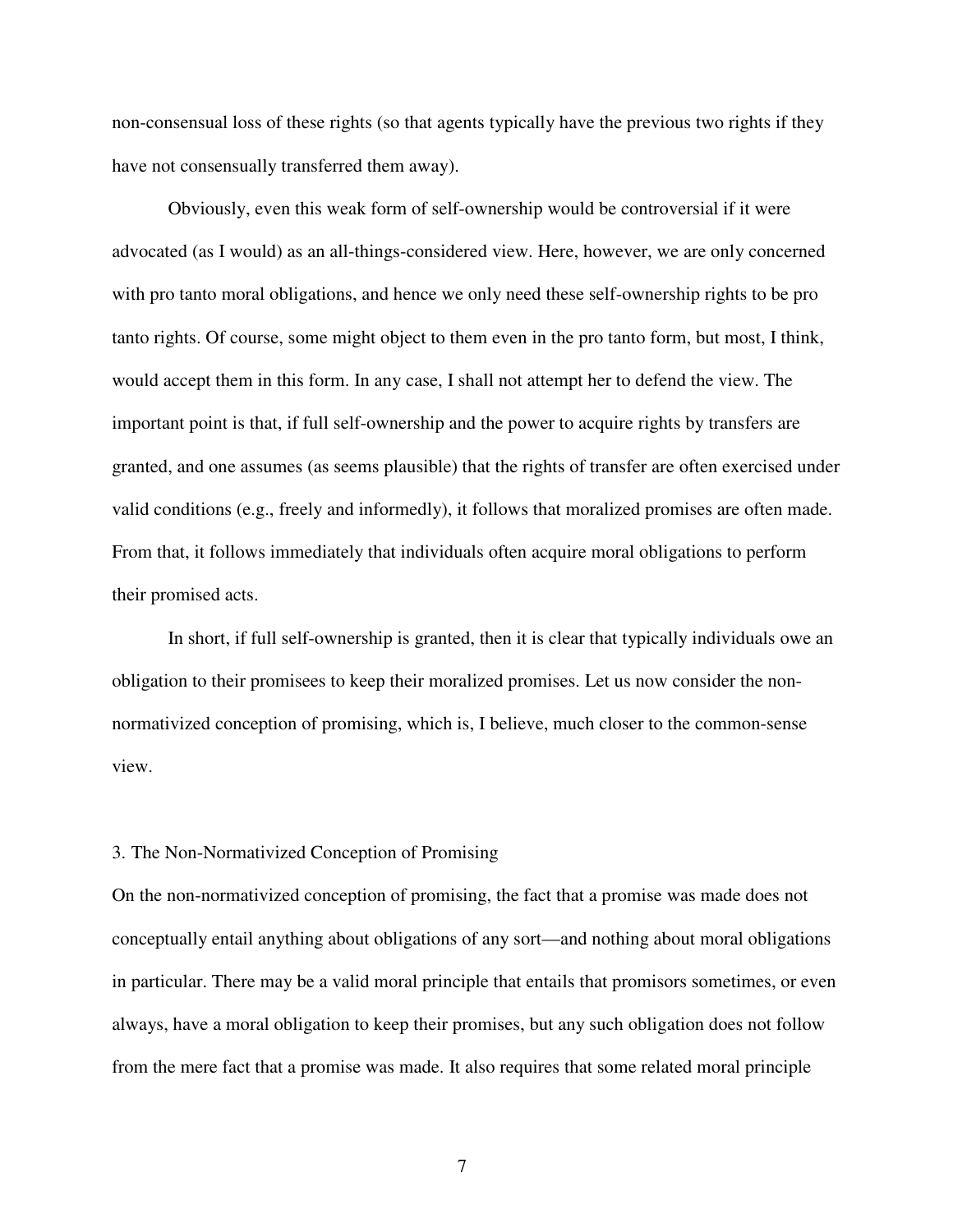about promising be true.

 There are many versions of the non-normativized conception, but a strong version—one that is especially likely to generate an obligation—might hold that A promises B that she will perform some future action just in case (1) A asserts that she will do so, (2) she thereby expresses a firm intention to do so, (3) she assures B that she will do so, (4) she invites B to rely on this assurance, (5) B accepts this invitation, and (6) the above is common knowledge between the two parties. Perhaps not all these elements are essential, and perhaps there are some additional necessary conditions, but the general idea should be clear. Promising in this sense leaves open as a conceptual matter whether the promisor has an obligation (of any sort) to the promisee to do as promised.

Here are two examples of non-normativized conceptions:

According to the first [intention conception of promises], promises are expressions of firm intentions to act.  $11$ 

[P]romising as a speech act will here be explained as an utterance of the speaker's about his own future conduct which is essentially characterized by the speaker's intending his addressee to take it as being intended to induce the addressee to rely upon the speaker's taking the action in question.<sup>12</sup>

On the non-normativized conception, then, the fact that an action breaks a promise may provide a moral reason not to perform it, but it is not part of the concept of promising that there is some moral reason to keep it. On the moralized conception, on the other hand, to say that an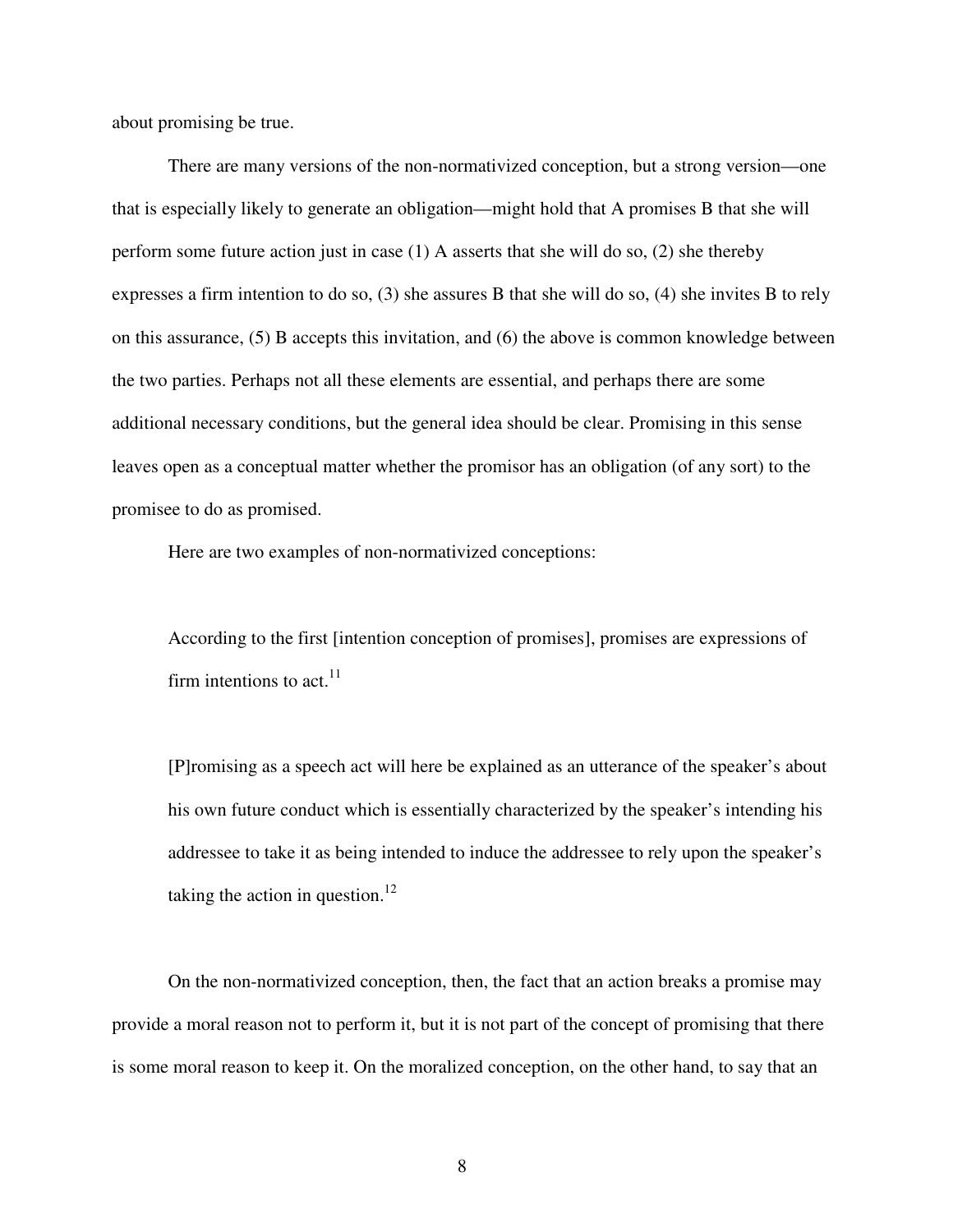action breaks a promise just is to assert that there is a moral reason owed to the promisee not to perform that action.

On any reasonable non-normativized conception of promising, promising often takes place. All that is necessary is (roughly) that the appropriate assertion, assurance, and invitation be made and that the invitation to rely upon the assurance and taken up. The question then arises as to whether there is a (pro tanto) moral obligation to the promisee to perform the promised action. Do individuals have, that is, a (pro tanto) moral right against promisors to have nonnormativized promises made to them kept? Different moral theories give different answers. Act utilitarianism, for example, denies that there are rights at all and thus holds that there is no such right (although it will, of course, be indirectly sensitive to the importance of keeping promises). Social practice views can hold that one has a right to have promises kept if one participates in the right kind of way in the right kind of social practice of promising. Instrumental ruled-based theories of morality, such as rule utilitarianism and rule contractualism, can, and probably do, recognize a right to have promises kept. Our focus, however, is on natural rights. Is there a natural right to have non-normativized promises made to one kept?

One possibility is that the natural rights of self-ownership somehow include the right to have non-normativized promises made to one kept. Self-ownership includes security rights that make it impermissible for others to *physically use* one's person (touching, striking, etc.) without one's permission. Perhaps these security rights also make it impermissible for others to *mentally use* one's person in certain ways without one's permission. After all, the person that one owns (oneself) is not merely a physical thing. It is also a mental thing. Ownership of a physically embodied mental thing arguably gives one some rights over it that one would not have if it were merely a physical thing. Perhaps there are certain ways of "messing with a person's mind" that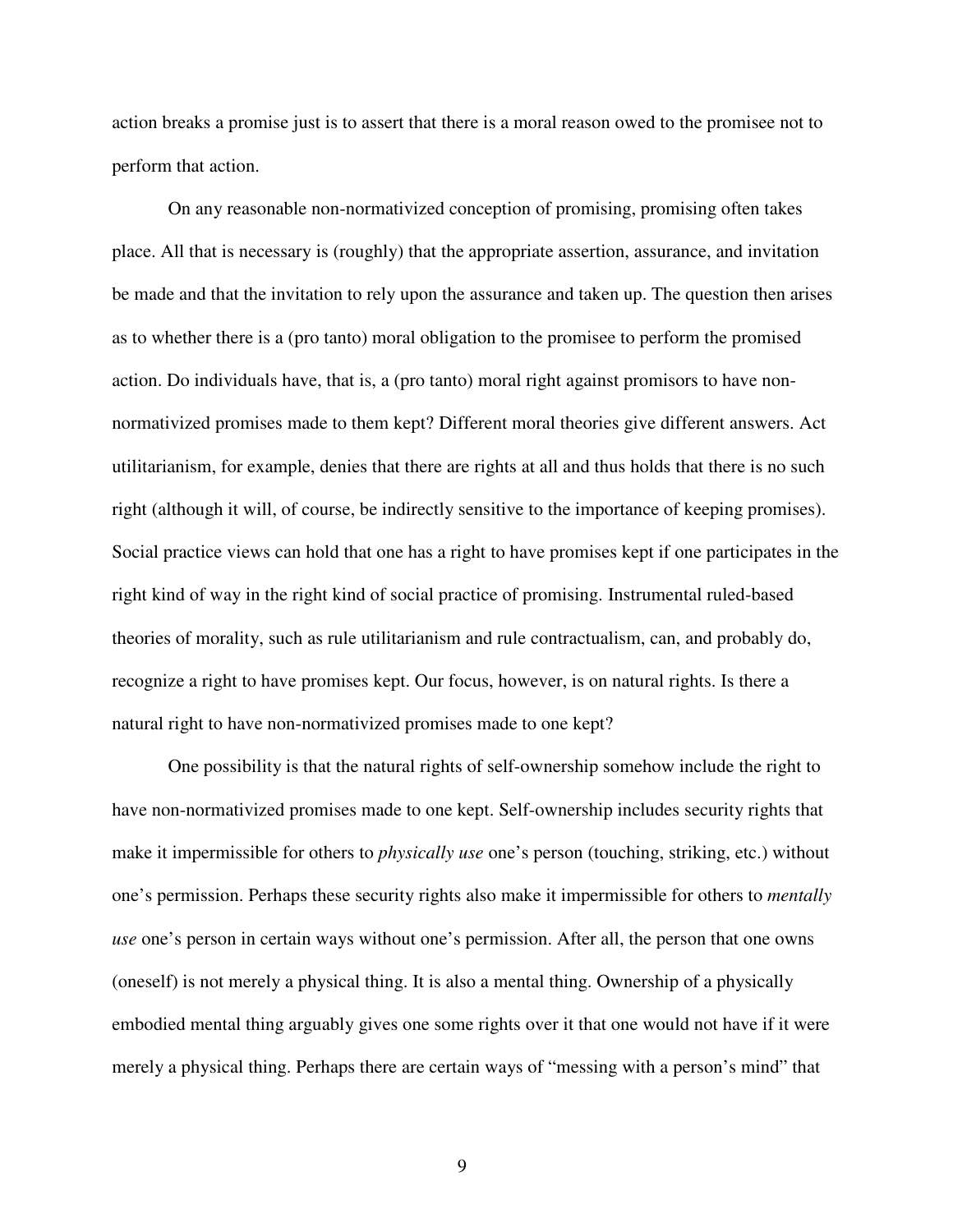are incompatible with her security ownership rights over her mind. Perhaps subliminal hypnosis, certain kinds of deception, certain kinds of emotional harms, and threats to wrongfully harm are such ways of messing with a person's mind. If so, then perhaps breaking a non-normativized promise also is.

In the abstract, I find this possibility plausible. I have, however, been unable to come up with a general account of "mental use" (or "messing with a person's mind") that would plausibly be precluded by ownership rights over a mental being. It can't just involve having one's mind altered. Almost everything others do does that. When you walk by me in a public park, your action typically alters my beliefs about the world. Any mental use that self-ownership precludes must be restricted to actions that alter one's mental state in ways that undermine or by-pass one's mental capacities, or something like that. It's not clear, however, what a general account of mental use would look like.

Even if self-ownership does not entail a right to have non-normativized promises kept, there may still be a natural right to have them kept. Agents have more rights than just selfownership rights (e.g., rights to acquire property rights in other things). It may be that agents have certain *communication* rights against other communicators simply in virtue of their both being communicators. In what follows, I shall briefly explore this possibility—leaving open whether this follows from full self-ownership or not.

As indicated above, merely having one's beliefs altered by another (as when you walk past me) does not violate one's self-ownership or any other natural right that one has. Nor, does having one's beliefs *damaged* (i.e., altered in an undesirable way). You violate no right of mine when you walk past me wearing a tuxedo and I form the false belief that you are going to a wedding. Nor, I think, are any rights violated when one's beliefs are damaged by the *assertions*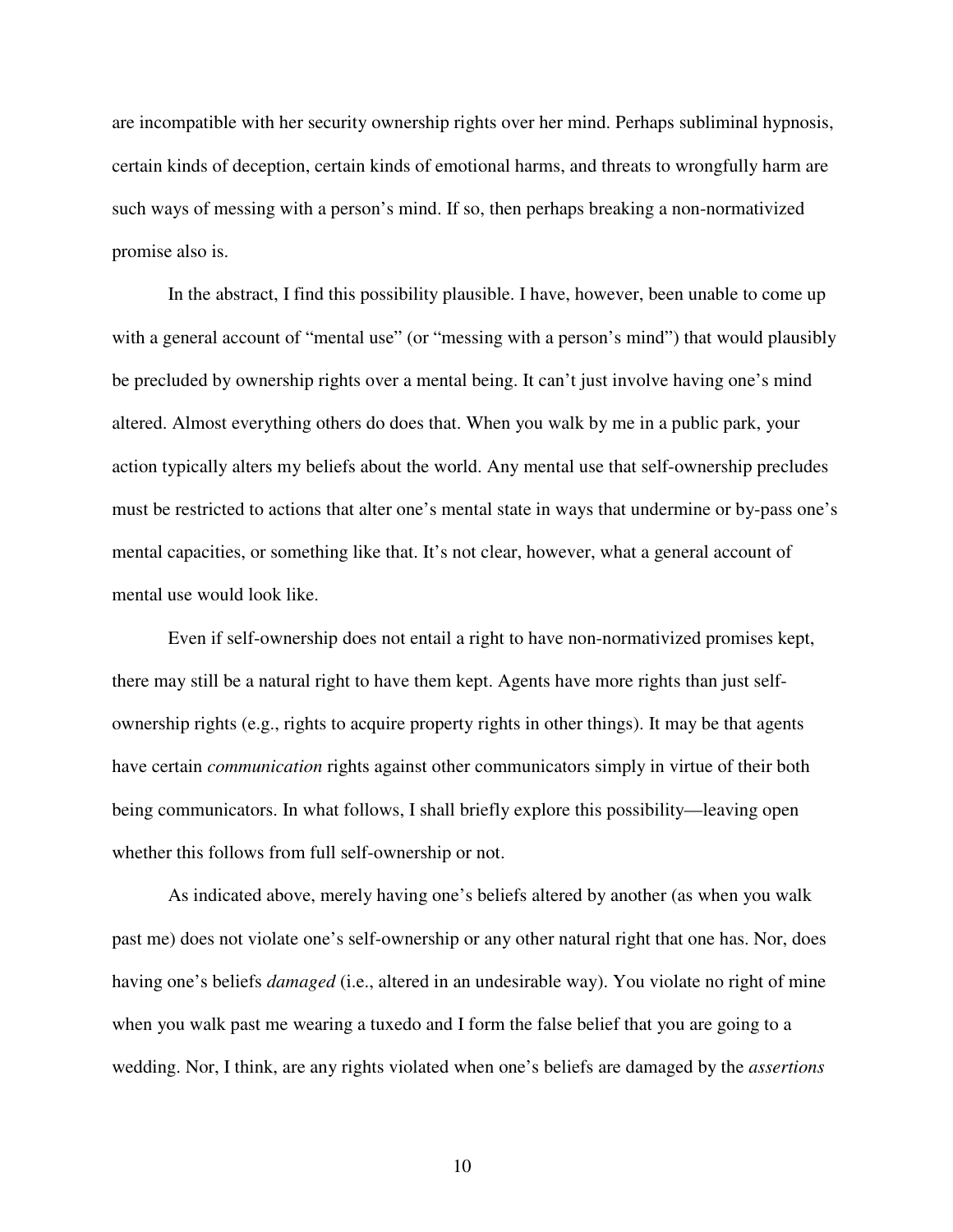of others. You violate no right of mine when you falsely assert to me that Smith is going to a wedding and I believe you. Asserting would be far too risky if there were such a right. Things may, however, be different, if we limit our attention to those assertions that are accompanied by a special guarantee—*giving one's word*. If the assertor explicitly says "You have my word", "I warrant it to be true" or "I swear that it is true", then it is not so clearly unreasonable to hold her accountable for the truth of her assertion when someone takes her at her word (i.e., treats the special guarantee as having the right kind of significance). Such accountability imposes no unreasonable liability on assertors, since they need not give their word, and effective communication would seem to require that those who give their words be accountable for the truth of their assertions.

There is, of course, the important question of what it is to give one's word. Just as there is a distinction between normativized and non-normativized promising, there is a distinction between normativized and non-normativized word-giving. To give one's word in the moralized (normativized) sense is something like having a valid offer to undertake certain obligations should a specified proposition be false—to the word-receiver validly accepted by her. Here, however, we are concerned with the non-moralized sense.

What is it to give one's word in a non-moralized sense? Obviously, there are many different accounts. The crucial feature, however, is that some kind of special assurance is given for the truth of the assertion. It is something like assertion under heightened standards for assertion. The word-giver is expressing her confidence in the truth of the proposition—not merely for everyday contexts of assertion, but also—for contexts in which the truth of the proposition is especially important. Moreover, she is not merely expressing her heightened confidence; she is also in some sense inviting the other to rely upon it. Much more needs to be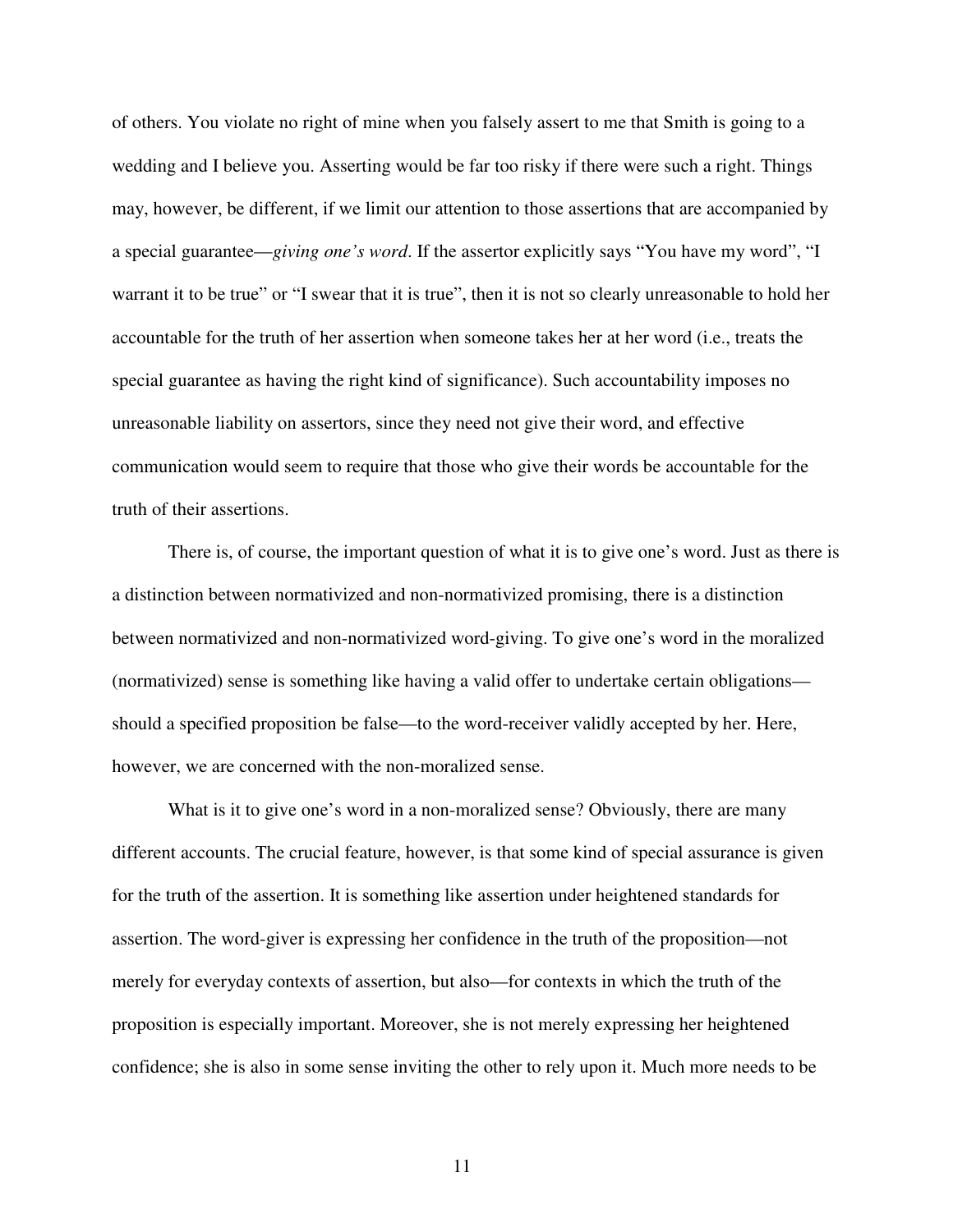said on this topic, but I shall not explore this further here.

 It seems plausible that agents have certain communication rights against those who give them their word. (Indeed, something like this may follow from a proper understanding of the mental aspects of full self-ownership.) One can give one's word for any proposition (e.g., that it rained in Hong Kong yesterday). Promising, on a particularly important non-normativized conception, is simply the act of giving one's word that one will perform some future action.<sup>13</sup> Rights against promisors, on this conception, are simply special cases of rights against wordgivers.

Much more careful discussion is needed of whether individuals really do have rights against word-givers. Here, I shall simply assume that this is so and explore the content of such rights. Suppose that I give you my word that my car is in my garage. What rights do you have against me? It seems plausible that you have a right that, if this is false: (1) I alert you as soon as discover the word-given proposition is not true, (2) I apologize to you for my mistake, and (3) I compensate you for relevant damages.<sup>14</sup> The important point is that, in general, word-receivers do not seem to have a right against word-givers that, if possible, they make the word-given proposition true. You do not, it seems, have a right against me that I place my car in my garage merely because I gave my word that it was there. You may well have the above three rights, but you don't, it seems plausible, have that one. If, as we are supposing, promises are simply special cases of word-giving, then it would also seem that promisees do not generate rights against promisors that they perform the promised actions. Promisees may well have (1) a right to be alerted, if the promisor realizes that he will not perform the promised action, (2) a right to an apology, and (3) a right to compensation, but, on this (non-normativized) conception of promising, promisees arguably do not have a right to have the promised action performed.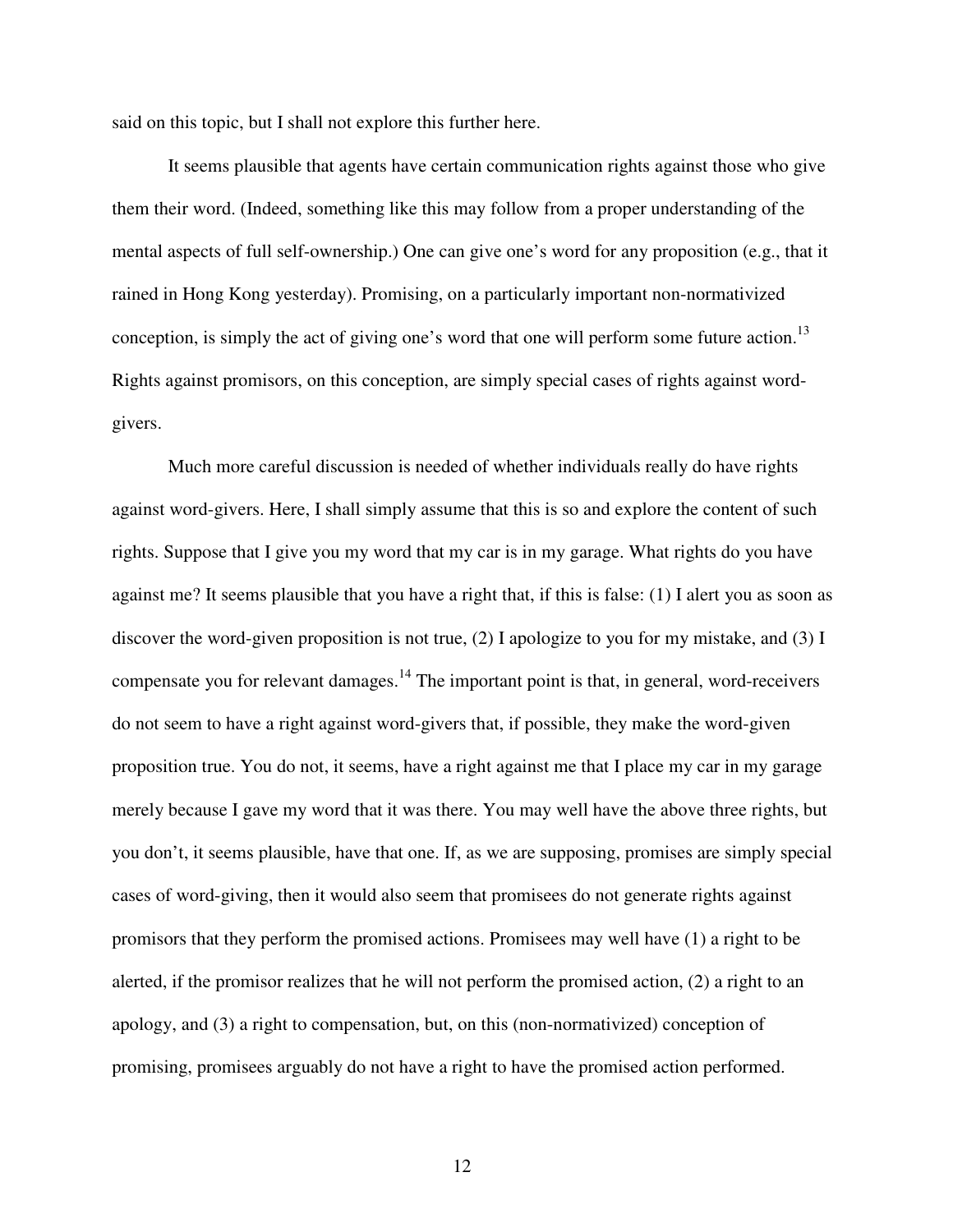Obviously, the issue is complex and requires much more discussion. The above account is meant to be merely suggestive of what a plausible non-normativized account of promising might look like. The speculation is that there is no natural right non-normativized promises kept, if promising is simply a special cases of word-giving. Clearly, there are other possible nonnormativized accounts, and I have not ruled out the possibility that there is a natural right to have promises kept on some such account.

## 4. Conclusion

Because I believe that agents have (1) the requisite liberty-rights of action and power-rights to renounce such liberty-rights and give someone else a claim-right against that action, and (2) the requisite powers to acquire claim-rights over others by consensual transfer, I believe that agents can and do make moralized promises. Keeping such promises is morally obligatory by definition. Most of what people want to accomplish from promising can be accomplished by moralized promising.

Still, it is an interesting question as to whether individuals also have the right to have non-normativized promises kept—even when they do not correspond to any normativized promise. The idea that agents have certain rights against those who give them their word that certain propositions are true seems quite plausible (and may well follow from full selfownership<sup>15</sup>). A particularly attractive and relevant non-normativized account of promising takes promising simply to be giving one's word concerning one's future conduct. In general, giving one's word to a proposition does not, it seems, give the word-receiver a right that, if possible, one make the proposition true. Promising as special cases of word-giving thus seems to generate certain rights, but not the right to have the promised action performed. If this is right (and greater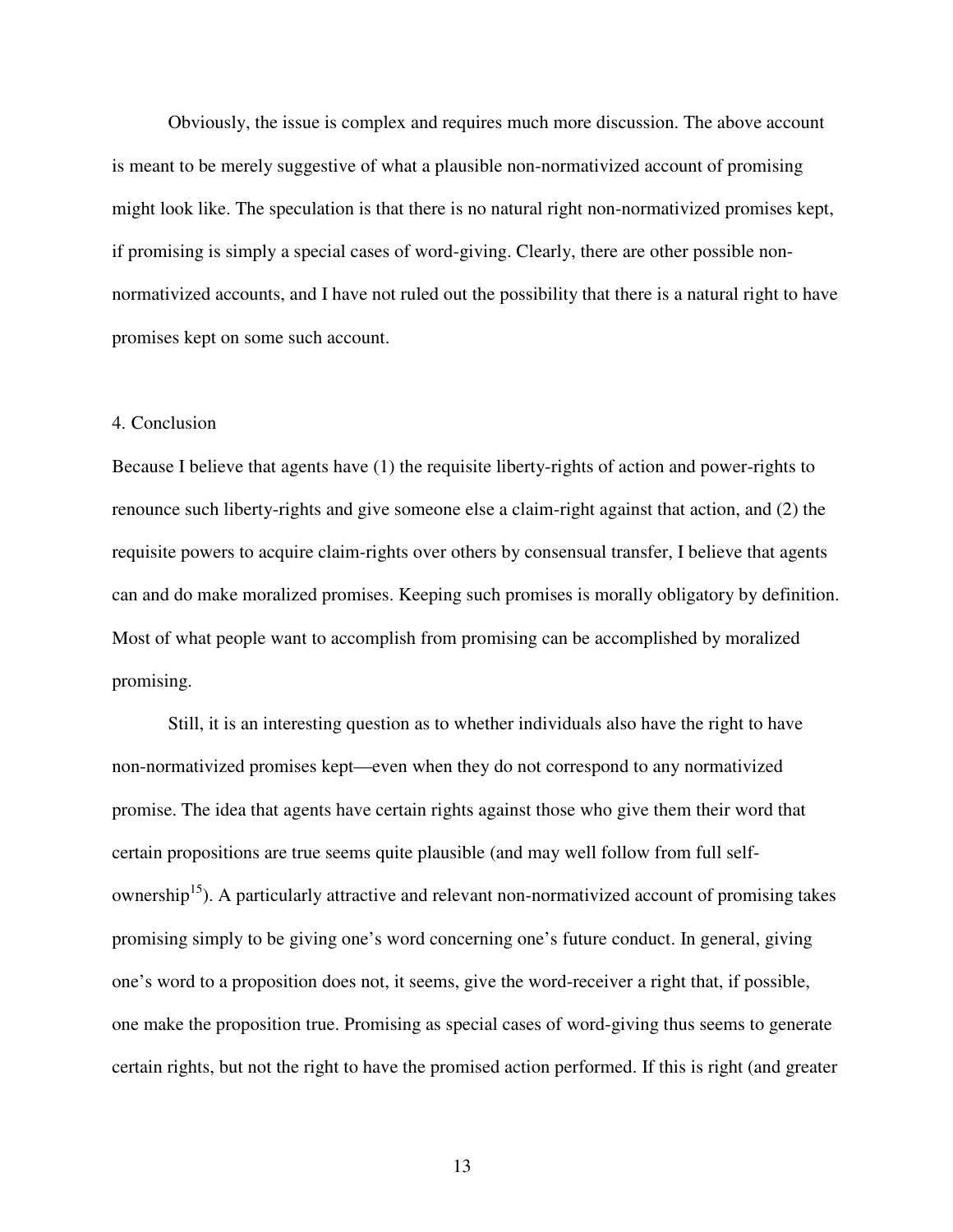analysis is needed), then this is an important difference between moralized promising and this particularly attractive non-normative conception of promising.<sup>16</sup>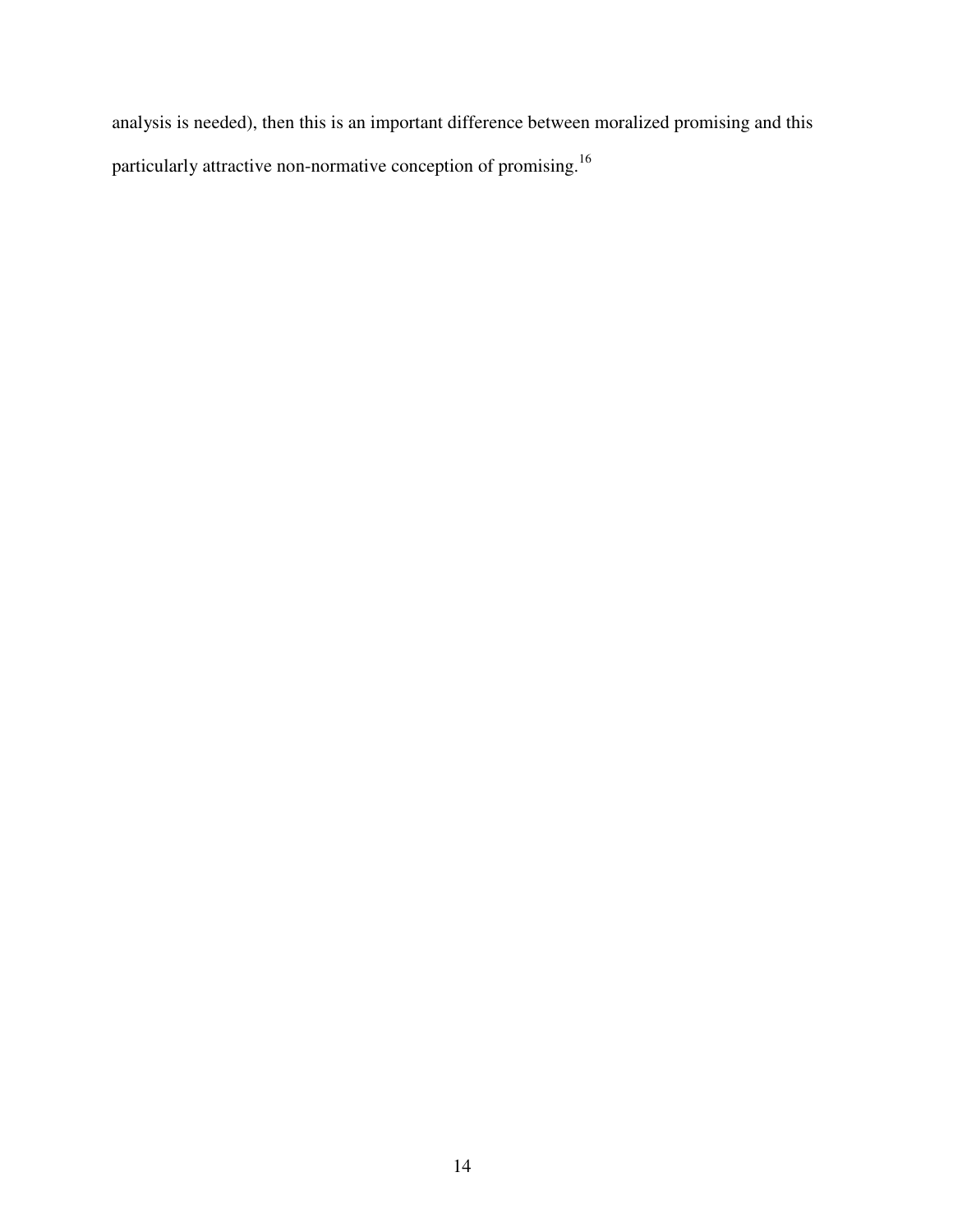$\overline{a}$ 

<sup>2</sup> See, for example, Brad Hooker, *Ideal Code, Real World* (Oxford: Oxford University Press, 2000), pp. 122-23, 131-32.

3 John Searle, "How to Derive 'Ought' from Is," *Philosophical Review* 73 (1964): 43-58, p. 45. 4 Joseph Raz, "Promises and Obligations," in *Law, Morality, and Society: Essays in Honour of H.L.A. Hart*, edited by P.M.S. Hacker and J. Raz (Oxford: Clarendon Press, 1977), pp. 210-228, p. 211.

5 Joseph Raz, "Promises and Obligations," in *Law, Morality, and Society: Essays in Honour of H.L.A. Hart*, edited by P.M.S. Hacker and J. Raz (Oxford: Clarendon Press, 1977), pp. 210-228, p. 218. The distinction between normativized and non-normativized conceptions of promising is a generalization of the distinction made by Raz between the obligation conception and the intention conception thereof. Moreover, the normativized conception corresponds, at least roughly, to what Pratt calls "the volitional account" and has very close affinities with Owens' authority interest account of promising (as opposed to the information interest account). See Michael G. Pratt, *Promising and Promissory Obligation* (Ph.D. Dissertation, University of Sydney, 2004) and David Owens, "A Simple Theory of Promising", *Philosophical Review*, forthcoming (2007?). For other generally insightful discussion of promising, see Randy Barnett, "Rights and Remedies in a Consent Theory of Contract," in *Liability and Responsibility*, edited by R.G. Frey and Christopher Morris (Cambridge: Cambridge University Press, 1991), pp. 135-72; Charles Fried,

<sup>&</sup>lt;sup>1</sup> For example, John Rawls, *A Theory of Justice* (Cambridge, Mass.: Harvard University Press, 1971), pp. 342-50; John Searle, "How to Derive 'Ought' from Is," *Philosophical Review* 73 (1964): 43-58.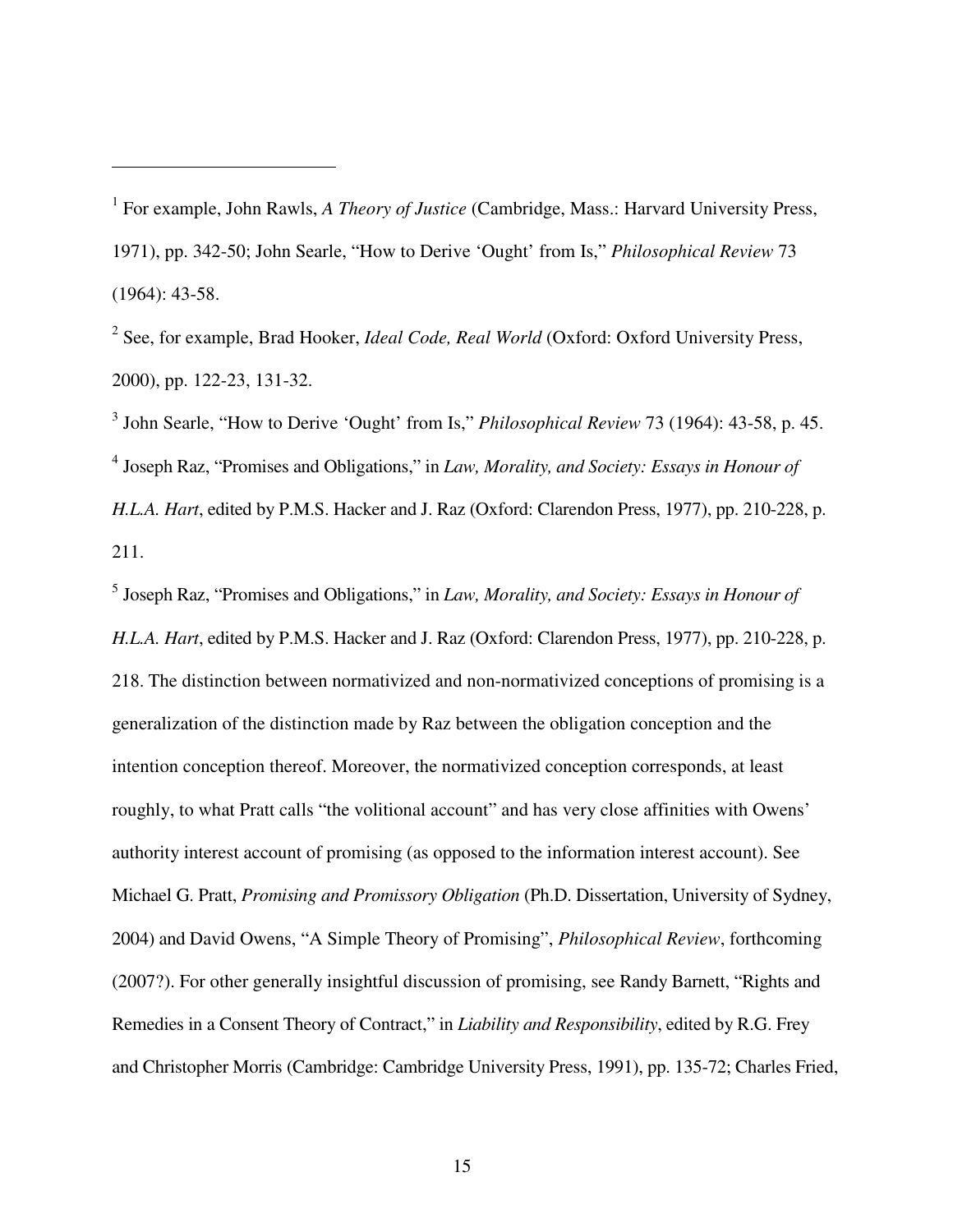*Contract as Promise* (Cambridge, Mass: Harvard University Press, 1981); Eric Mack, "Natural and Contractual Rights," *Ethics* 87 (1977): 153-159; and T.M. Scanlon, *What we owe to each other*  (Cambridge, Mass.: Belknap Press of Harvard University Press, 1998), ch. 7.

<sup>6</sup> Gary Watson, "Promising, Assurance, and Expectation," unpublished, 2004, Section IX, Conclusion.

 $\overline{a}$ 

7 Judith Jarvis Thomson, *The Realm of Rights* (Cambridge, MA: Harvard University Press, 1990), pp. 302-303. It should be noted that Thomson here uses the notion of an invitation to rely in a normativized sense of offering to impose an obligation.

<sup>8</sup> Note that promissory obligations can be acquired unintentionally (as well as intentionally) on the normativized view. Suppose, for example, that one falsely believes that Jones is dead, one says to Smith "I promise to go to the theater if Jones asks me", and Smith accepts the offer. If Jones shows us and asks you to go, then one has an obligation to go. (On the non-normativized view, promissory obligations are typically undertaken non-intentionally, but they can be undertaken intentionally—as when I promise you to stop smoking with the intention of acquiring an obligation to you so as to provide additional motivation for stopping.)

 $9$  There is a broader normativized conception than the one I have defined here. It holds that a promise is made when an offer (whether or not valid) is made to undertake an obligation and it is accepted (whether or not validly) by the promisee. It thus allows that at least sometimes promises do not generate obligations (e.g., when the promisor does not have the relevant authority to undertake the obligation). I'm indebted to Les Green for identifying this version of the normativized conception. I focus on the narrow version for simplicity.

 $10$  For further discussion of full ownership in general and of full self-ownership in particular,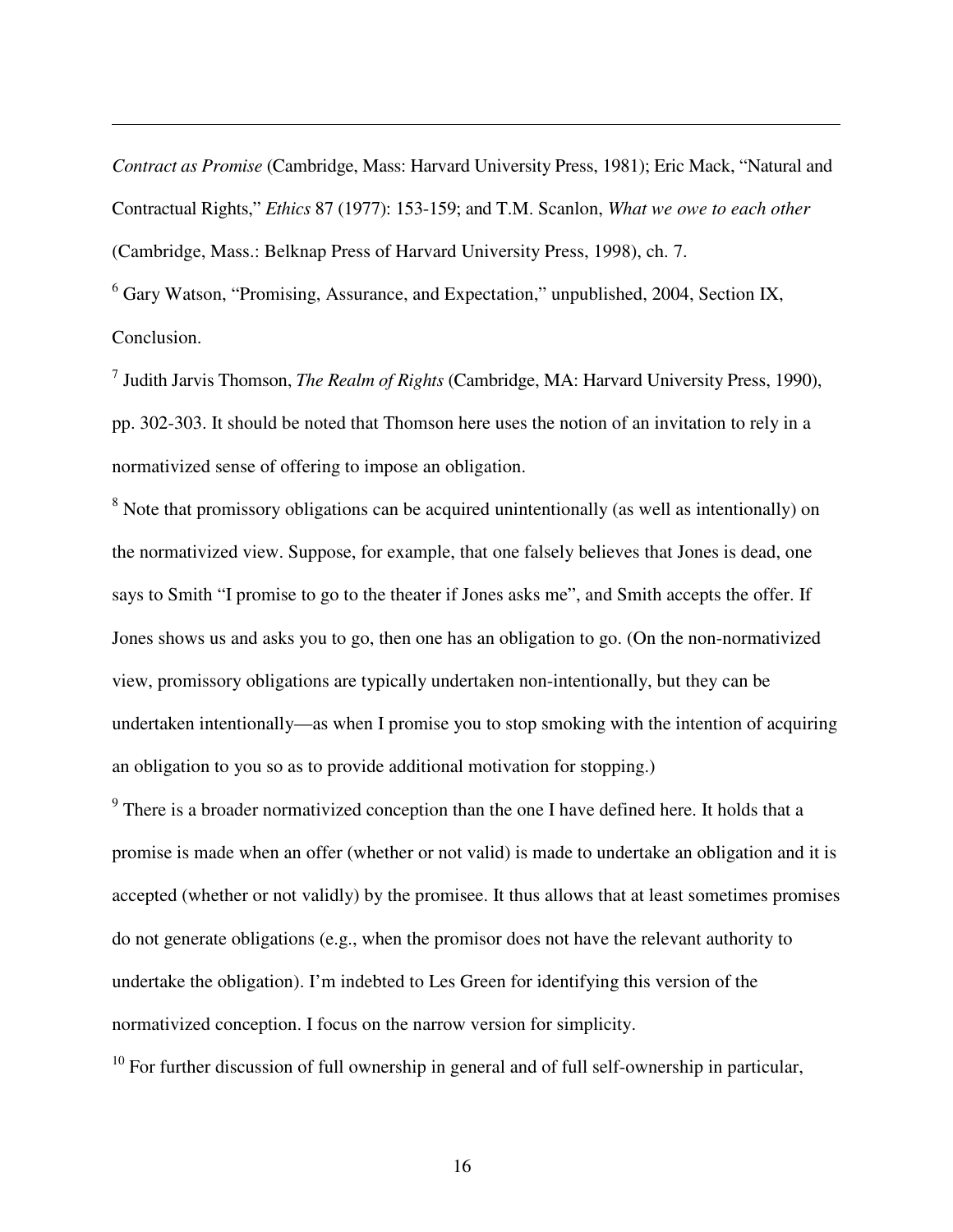Peter Vallentyne, "Self-Ownership", *Encyclopedia of Ethics*, 2nd edition, edited by Laurence Becker and Charlotte Becker (Garland Publishing, 2001): 1561-63; Peter Vallentyne,

 $\overline{a}$ 

"Libertarianism", *The Stanford Encyclopedia of Philosophy*, edited by Edward N. Zalta, URL = http://plato.stanford.edu/archives/ (2002); Peter Vallentyne, Hillel Steiner, and Michael Otsuka, "Why Left-Libertarianism Isn't Incoherent, Indeterminate, or Irrelevant: A Reply to Fried" (with Hillel Steiner and Michael Otsuka), *Philosophy and Public Affairs* 33 (2005): 201-15.

<sup>11</sup> Joseph Raz, "Promises and Obligations," in *Law, Morality, and Society: Essays in Honour of H.L.A. Hart*, edited by P.M.S. Hacker and J. Raz (Oxford: Clarendon Press, 1977), p. 211. Raz rejects this conception.

<sup>12</sup> Neil MacCormick, "Voluntary Obligations and Normative Powers," *Aristotelian Society, Supplementary Volume* 46 (1972): 59-78, p. 62.

<sup>13</sup> For more on promising as a special case of word-giving, see Judith Jarvis Thomson, *The Realm of Rights* (Cambridge, MA: Harvard University Press, 1990), ch. 12. It should be noted, however, that she probably invokes word-giving in the moralized sense.

 $14$  I leave open whether the relevant damages are limited to reliance damages (i.e., losses from choices made that relied on the truth of the word-given proposition) or whether there may also be some kind of "emotional damages" for the discomfort of having one's mind messed with.

<sup>15</sup> Here is an imperfect analogy that may be suggestive of how self-ownership might generate rights against word-givers: If you are permitted, but not obligated to improve the stairs in my house (cf. improve my beliefs), and you come in and damage my stairs (give your word to a false belief), then I have a right against you that you alert me, apologize to me, and compensate me (or perhaps restore the stairs to their original condition). I don't have a right that you improve the